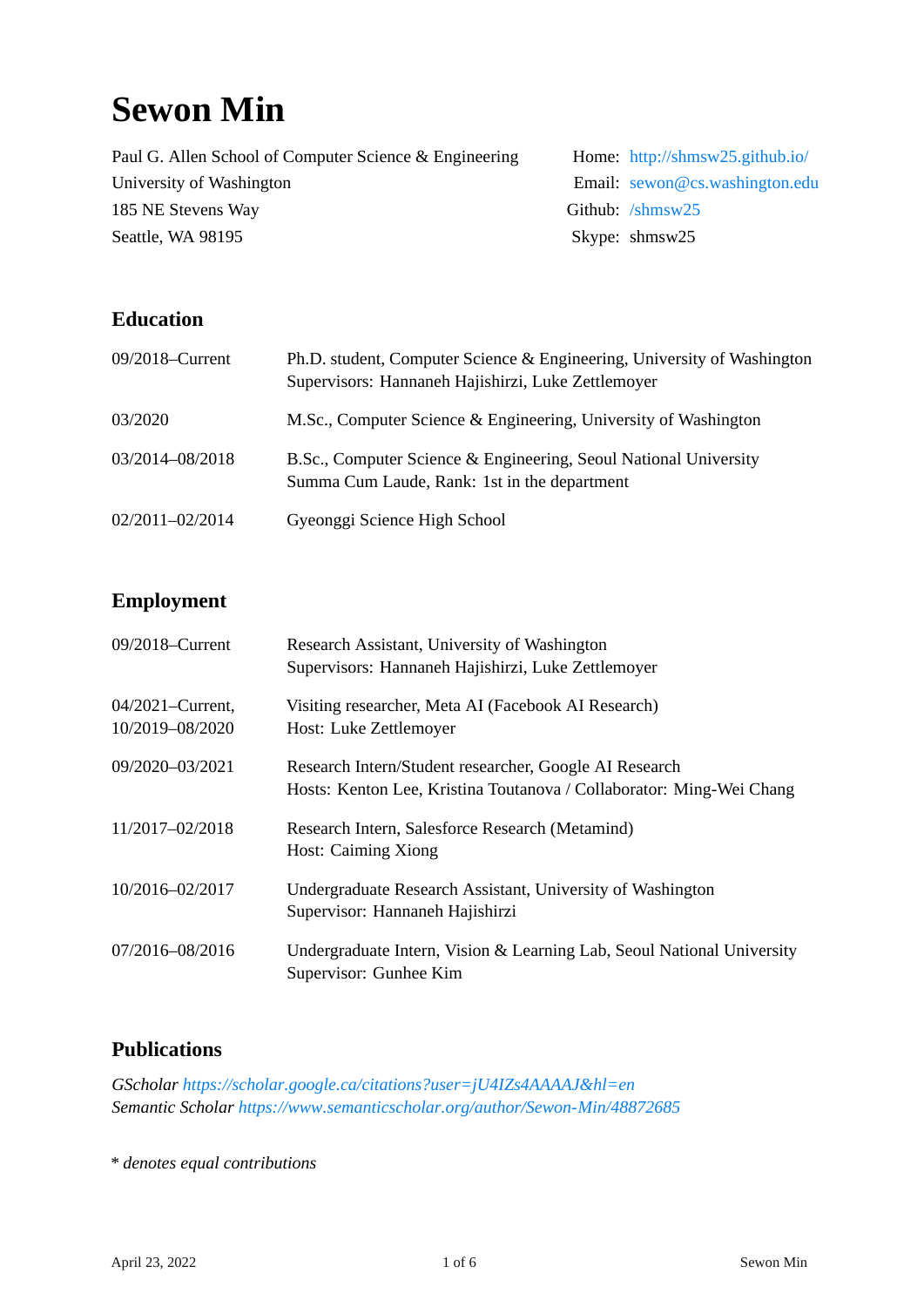#### **Peer-Reviewed Conference Papers**

- [C20] Daniel Khashabi, Xinxi Lyu, **Sewon Min**, Lianhui Qin, Kyle Richardson, Sameer Singh, Sean Welleck, Hannaneh Hajishirzi, Tushar Khot, Ashish Sabharwal, Yejin Choi. "Prompt Waywardness: The Curious Case of Discretized Interpretation of Continuous Prompts." In: *Proceedings of NAACL-HLT (long)*. 2022.[[pdf\]](https://arxiv.org/abs/2112.08348)
- [C19] **Sewon Min**, Mike Lewis, Luke Zettlemoyer, Hannaneh Hajishirzi. "MetaICL: Learning to Learn In Context." In: *Proceedings of NAACL-HLT (long)*. 2022.[[pdf\]](https://arxiv.org/abs/2110.15943)
- [C18] Iz Beltagy, Arman Cohan, Robert L. Logan IV, **Sewon Min**, Sameer Singh. "Zero- and Few-Shot NLP with Pretrained Language Models." *ACL-HLT (Tutorial)*. 2022.[[pdf\]](http://github.com/allenai/acl2022-zerofewshot-tutorial)
- [C17] **Sewon Min**, Mike Lewis, Hannaneh Hajishirzi, Luke Zettlemoyer. "Noisy Channel Language Model Prompting for Few-Shot Text Classification." In: *Proceedings of ACL (long)*. 2022. [[pdf\]](https://arxiv.org/abs/2108.04106)
- [C16] Jungsoo Park\*, **Sewon Min**\*, Jaewoo Kang, Luke Zettlemoyer, Hannaneh Hajishirzi. "FAVIQ: FAct Verification from Information-seeking Questions." In: *Proceedings of ACL (long)*. 2022. [[pdf\]](https://arxiv.org/abs/2107.02153)
- [C15] **Sewon Min**, Kenton Lee, Ming-Wei Chang, Kristina Toutanova, Hannaneh Hajishirzi. "Joint Passage Ranking for Diverse Multi-Answer Retrieval." In: *Proceedings of EMNLP (long)*. 2021.[[pdf\]](https://arxiv.org/abs/2104.08445)
- [C14] **Sewon Min**, Jordan Boyd-Graber, Chris Alberti, Danqi Chen, Eunsol Choi, Michael Collins, Kelvin Guu, Hannaneh Hajishirzi, Kenton Lee, Jennimaria Palomaki, Colin Raffel, Adam Roberts, Tom Kwiatkowski (with EfficientQA participants). "NeurIPS 2020 EfficientQA Competition: Systems, Analyses and Lessons Learned." In: *Proceedings of Maching Learning Research (PMLR)*. 2021. [\[pdf](https://shmsw25.github.io/assets/papers/efficientqa.pdf)]
- [C13] Iz Beltagy, Arman Cohan, Hannaneh Hajishirzi, **Sewon Min**, Matthew E. Peters. "Beyond Paragraphs: NLP for Long Sequences." *NAACL-HLT (Tutorial)*. 2021.[[pdf\]](https://github.com/allenai/naacl2021-longdoc-tutorial)
- [C12] Srinivasan Iyer, **Sewon Min**, Yashar Mehdad, Wen-tau Yih. "ReConsider: Re-Ranking using Span-Focused Cross-Attention for Open Domain Question Answering." In: *Proceedings of NAACL-HLT (short)*. 2021.[[pdf\]](https://arxiv.org/abs/2010.10757)
- [C11] Belinda Z. Li, **Sewon Min**, Srinivasan Iyer, Yashar Mehdad and Wen-tau Yih. "Efficient One-Pass End-to-End Entity Linking for Questions." In: *Proceedings of EMNLP (short)*. 2020. [[pdf\]](https://arxiv.org/abs/2010.02413)
- [C10] **Sewon Min**, Julian Michael, Hannaneh Hajishirzi, Luke Zettlemoyer. "AmbigQA: Answering Ambiguous Open-domain Questions." In: *Proceedings of EMNLP (long)*. 2020. [\[pdf](https://arxiv.org/abs/2004.10645)]
- [C9] Vladimir Karpukhin\*, Barlas Oguz\*, **Sewon Min**, Patrick Lewis, Ledell Wu, Sergey Edunov, Danqi Chen, Wen-tau Yih. "Dense Passage Retrieval for Open-domain Question Answering." In: *Proceedings of EMNLP (long)*. 2020. [\[pdf](https://arxiv.org/abs/2004.04906)]
- [C8] Daniel Khashabi, **Sewon Min**, Tushar Khot, Ashish Sabharwal, Oyvind Tafjord, Peter Clark and Hannaneh Hajishirzi. "UnifiedQA: Crossing Format Boundaries With a Single QA System." In: *Proceedings of Findings of EMNLP (long)*. 2020. [\[pdf](https://arxiv.org/abs/2005.00700)]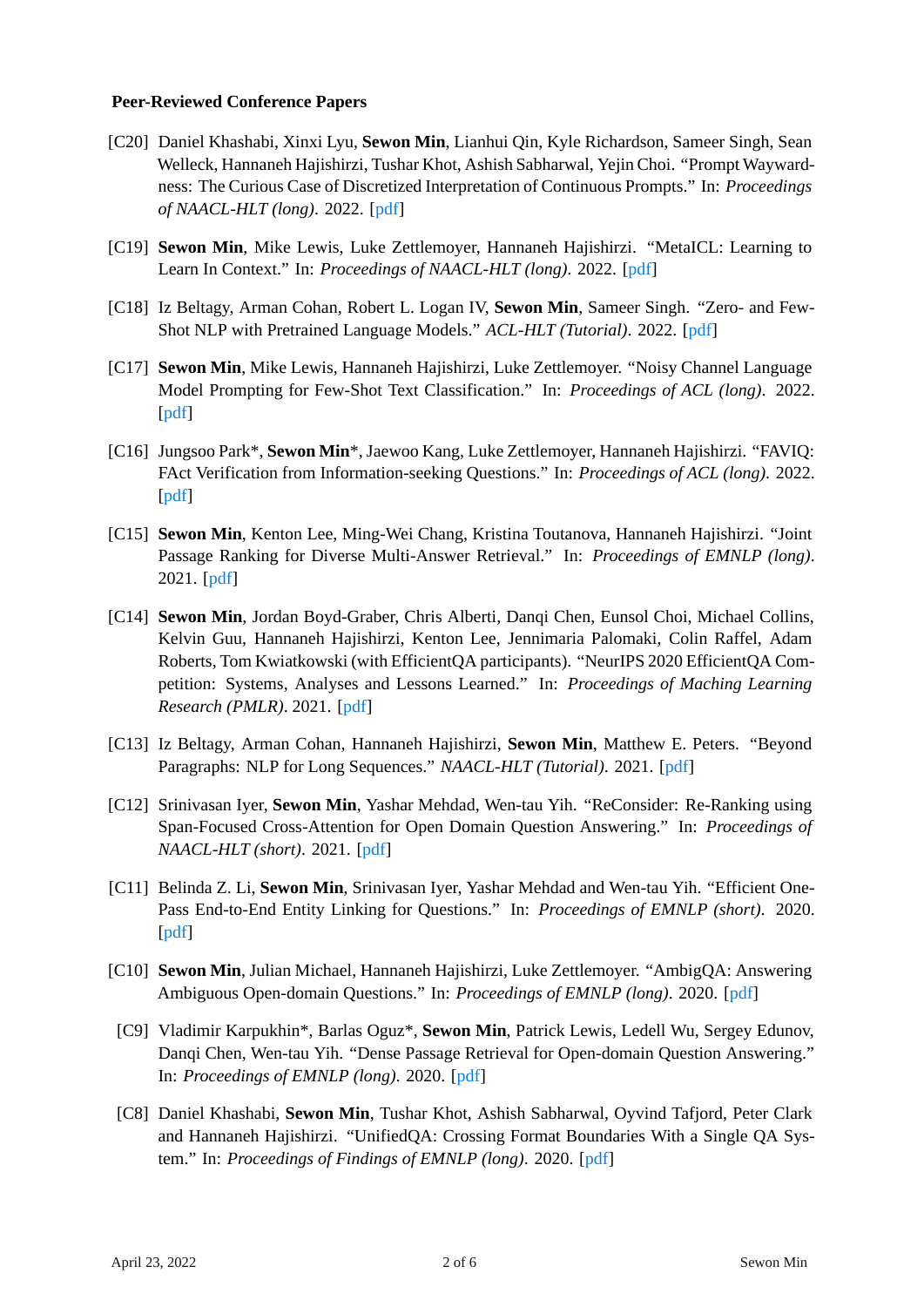- [C7] **Sewon Min**, Danqi Chen, Hannaneh Hajishirzi, Luke Zettlemoyer. "A Discrete Hard EM Approach for Weakly Supervised Question Answering." In: *Proceedings of EMNLP (long)*. 2019.[[pdf\]](https://arxiv.org/abs/1909.04849)
- [C6] **Sewon Min**, Victor Zhong, Luke Zettlemoyer, Hannaneh Hajishirzi. "Multi-hop Reading Comprehension through Question Decomposition and Rescoring." In: *Proceedings of ACL (long)*. 2019.[[pdf\]](https://arxiv.org/abs/1906.02916)
- [C5] **Sewon Min**\*, Eric Wallace\*, Sameer Singh, Matt Gardner, Hannaneh Hajishirzi, Luke Zettlemoyer. "Compositional Questions Do Not Necessitate Multi-hop Reasoning." In: *Proceedings of ACL (short)*. 2019.[[pdf\]](https://arxiv.org/abs/1906.02900)
- [C4] **Sewon Min**, Victor Zhong, Richard Socher, Caiming Xiong. "Efficient and Robust Question Answering from Minimal Context over Documents." In: *Proceedings of ACL (long)*. 2018. [[pdf\]](http://arxiv.org/abs/1805.08092)
- [C3] Minjoon Seo\*, **Sewon Min**\*, Ali Farhadi, Hannaneh Hajishirzi. "Neural Speed Reading via Skim-RNN." In: *Proceedings of ICLR*. 2018.[[pdf\]](https://arxiv.org/abs/1711.02085)
- [C2] **Sewon Min**, Minjoon Seo, Hannaneh Hajishirzi. "Question Answering through Transfer Learning from Large Fine-grained Supervision Data." In: *Proceedings of ACL (short)*. 2017. [\[pdf](https://arxiv.org/abs/1702.02171)]
- [C1] Minjoon Seo, **Sewon Min**, Ali Farhadi, Hannaneh Hajishirzi. "Query-Reduction Networks for Question Answering." In: *Proceedings of ICLR*. 2017.[[pdf\]](https://arxiv.org/abs/1606.04582)

#### **Peer-Reviewed Workshop Papers**

[W1] Matt Gardner, Jonathan Berant, Hannaneh Hajishirzi, Alon Talmor, **Sewon Min**. "On Making Reading Comprehension More Comprehensive." In: *Proceedings of Workshop on Machine Reading for Question Answering (MRQA) @ EMNLP*. 2019.[[pdf\]](https://aclanthology.org/D19-5815.pdf)

#### **Preprints**

- [P3] **Sewon Min**, Xinxi Lyu, Ari Holtzman, Mikel Artetxe, Mike Lewis, Hannaneh Hajishirzi, Luke Zettlemoyer. "Rethinking the Role of Demonstrations: What makes In-context Learning Work?" *arXiv preprint*. 2022.[[pdf\]](https://arxiv.org/abs/2202.12837)
- [P2] **Sewon Min**, Danqi Chen, Luke Zettlemoyer, Hannaneh Hajishirzi. "Knowledge Guided Text Retrieval and Reading for Open Domain Question Answering." *arXiv preprint*. 2019.[[pdf\]](https://arxiv.org/abs/1911.03868)
- [P1] Matt Gardner, Jonathan Berant, Hannaneh Hajishirzi, Alon Talmor, **Sewon Min**. "Question Answering is a Format; When is it Useful?." *arXiv preprint*. 2019.[[pdf\]](https://arxiv.org/abs/1909.11291)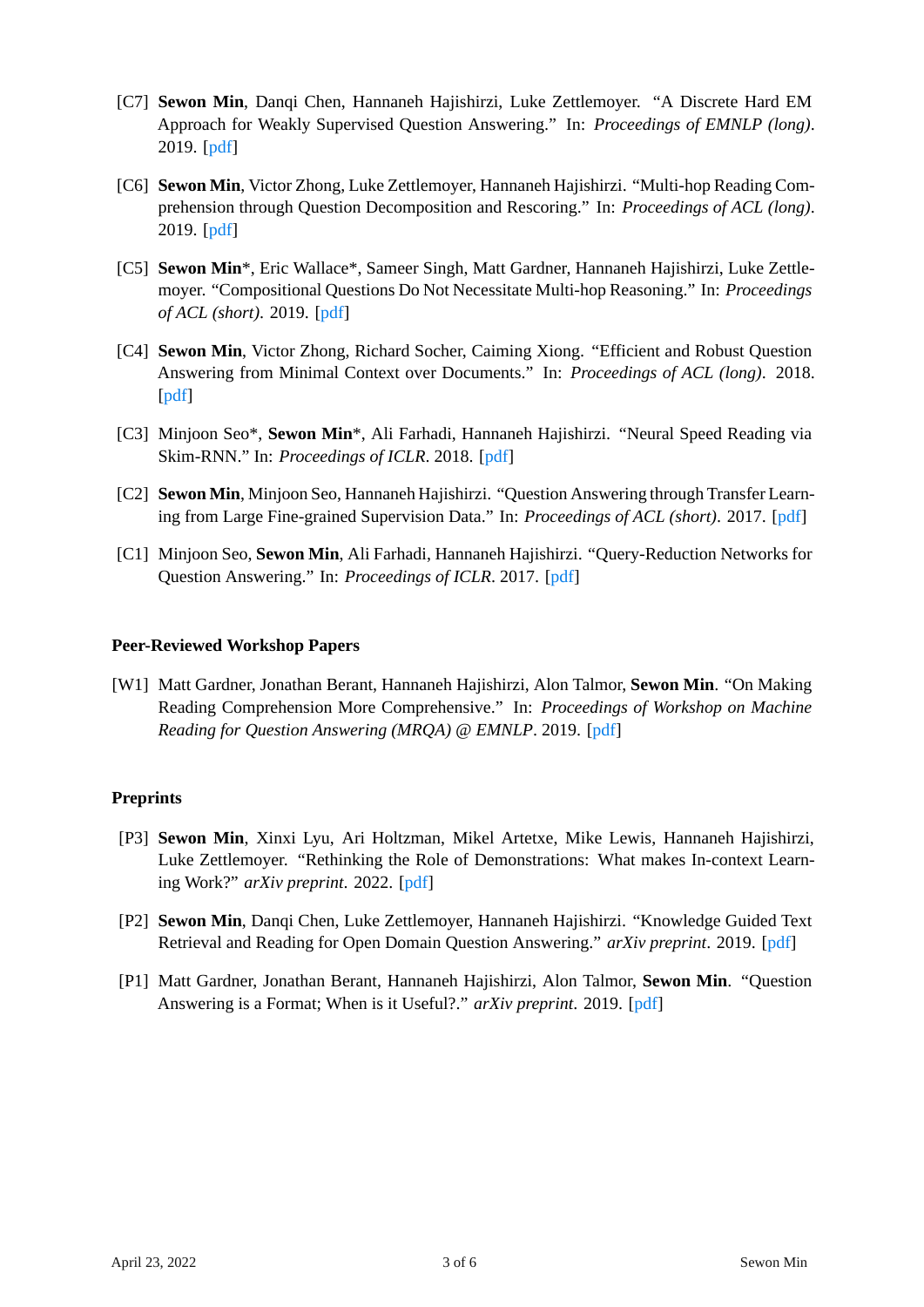# **Professional Services**

#### **Workshop Co-organizer**

| <b>ACL 2022</b>   | The 7th Workshop on Representation Learning for NLP (Repl4NLP) [website]             |
|-------------------|--------------------------------------------------------------------------------------|
| <b>ACL 2022</b>   | Semiparametric Methods in NLP: Decoupling Logic from Knowledge [website]             |
| <b>EMNLP 2021</b> | The 3rd Workshop on Machine Reading for Question Answering (MRQA) [web-<br>site]     |
| <b>AKBC 2021</b>  | The 2nd Workshop on Unstructured and Structured KBs (USKB) [website]                 |
| NeurIPS 2020      | Competition on Efficient Open-Domain Question Answering (EfficientQA) [web-<br>site] |
| <b>AKBC 2020</b>  | Workshop on Unstructured and Structured KBs (USKB) [website]                         |

#### **Reviewer/Program Committee**

*† denotes outstanding reviewer*

\*CL/NLP conferences:

- ACL: 2019, 2020, 2021*†*
- EMNLP: 2019*†* , 2020, 2021*†*
- AKBC: 2019, 2020, 2021
- AACL: 2020
- NAACL: 2021
- ACL Rolling Review: 2021–

ML/AI conferences/journals:

- NeurIPS: 2018, 2020, 2021
- ICLR: 2019, 2020, 2021, 2022
- AAAI: 2020, 2021
- ICML: 2021
- TMLR: 2022

Workshops:

- Student Research Workshop: ACL 2019, ACL 2020, AACL 2020, EACL 2021, NAACL 2021, ACL 2021
- The 2nd Workshop on Machine Reading for Question Answering: EMNLP 2019
- The 1st Workshop on NLP for Positive Impact: ACL 2021, \*CL 2022

Competition Track, NeurIPS 2021

#### **Departmental Service**

| 2021, 2022 | UW CSE: Admission Committee Member for the Ph.D. Program |
|------------|----------------------------------------------------------|
| 2021       | UW NLP: Student co-organizer of the Invited Talk Series  |
| 2021       | UW NLP: Student co-organizer of the NLP Retreat          |

2019 UW CSE: Prospective Student Committee Co-Chair for the Ph.D. Program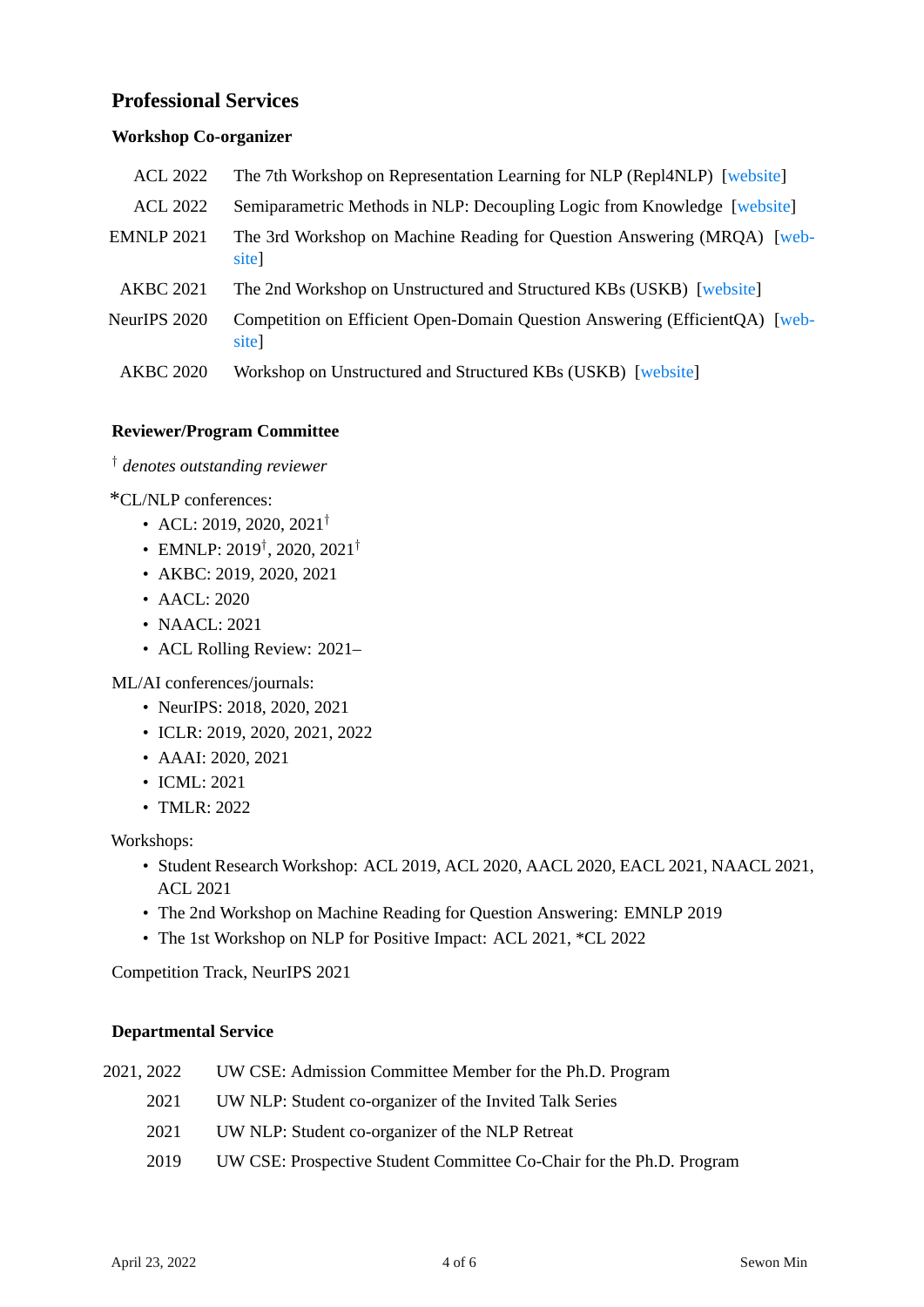# **Honors and Awards**

| 2022-2023  | JP Morgan Ph.D. Fellowship                                                             |
|------------|----------------------------------------------------------------------------------------|
| 2018-2023  | Doctoral Study Fellowship granted by Korea Foundation for Advanced Studies<br>(KFAS)   |
| 2018–2019  | Wissner-Slivka Endowed Graduate Fellowship granted by Paul G. Allen School             |
| 2018       | Best Undergraduate Thesis Award granted by CSE, Seoul National University              |
| 2014-2018  | Full Scholarship for all semesters attended at Seoul National University (merit-based) |
| 2018       | <b>ICLR</b> Travel Award                                                               |
| 2017, 2018 | <b>Google Travel Grants</b>                                                            |
| 2017       | Internship Abroad Support Fund granted by Seoul National University                    |
| 2017       | Samsung Convergence Software Course Mentor Scholarship                                 |

# **Invited Talks**

# *(All talks are in English)*

| 06/2022 | MLOPT Research Group, University of Wisconsin-Madison<br>Host: Kangwook Lee |
|---------|-----------------------------------------------------------------------------|
| 04/2022 | Language & Intelligence Lab, MIT<br><b>Host: Jacob Andreas</b>              |
| 12/2021 | AIRS, Hyundai<br>Host: Cheoneum Park                                        |
| 10/2021 | Facebook AI<br>Host: Zornitsa Kozareva                                      |
| 08/2021 | AI Summer School, Seoul National University<br>Host: Hyun Oh Song           |
| 08/2021 | Summer AI Seminar Series, Postech<br>Host: Gary Geunbae Lee                 |
| 04/2021 | Colloquium Talk, Graduate School of AI at KAIST<br>Host: Juho Lee           |
| 02/2021 | School of Electronic Engineering at KAIST<br>Host: Sung-Ju Lee              |
| 09/2020 | Apple (Web Answers team)<br>Hosts: Chris DuBois and Shayne Longpre          |
| 08/2020 | Facebook NLP Summit, Question Answering Workshop<br>Host: Yashar Mehdad     |
| 08/2018 | Kakao Brain<br>Host: Benjamin Lee                                           |